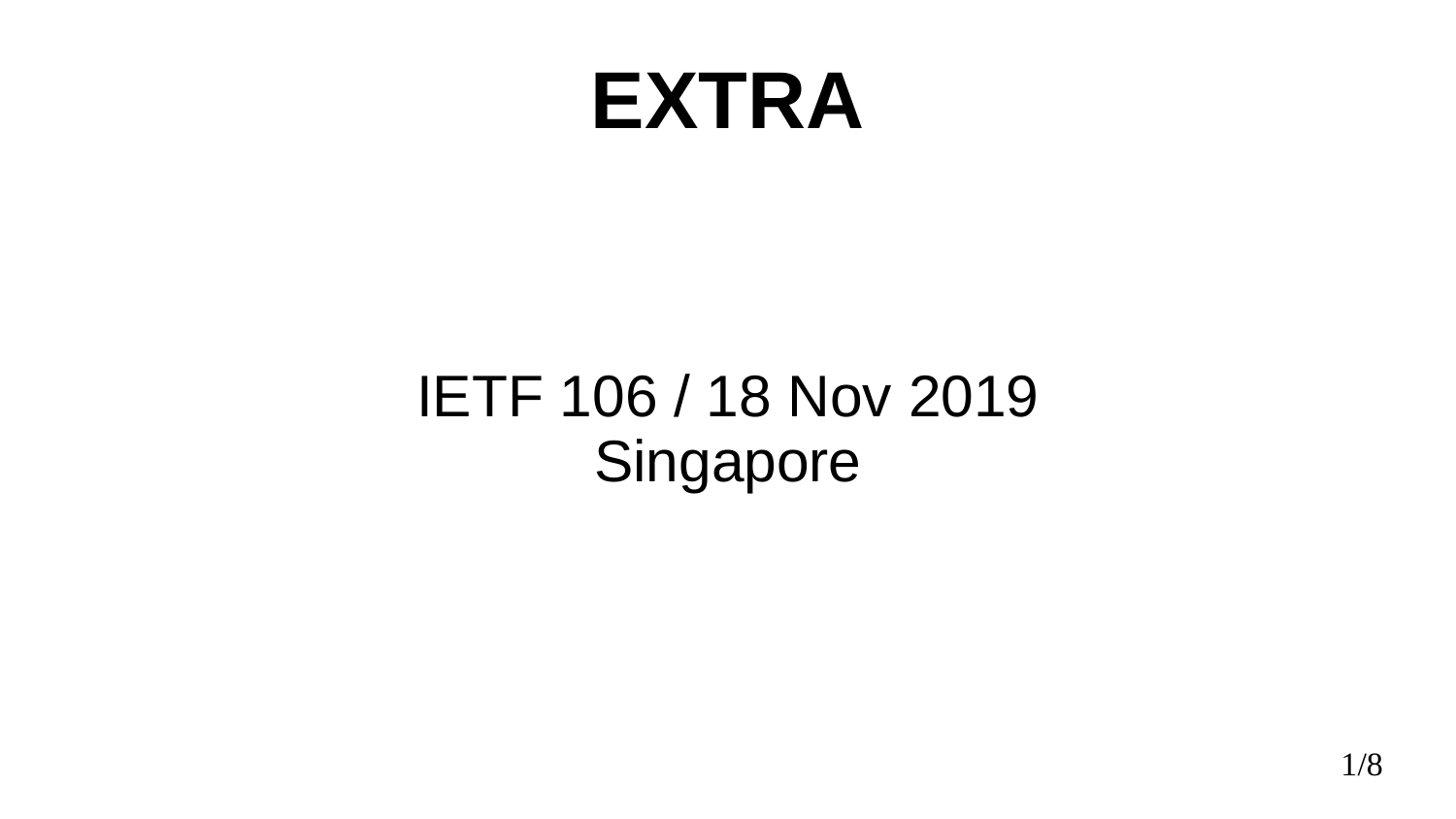#### Note Well

This is a reminder of IETF policies in effect on various topics such as patents or code of conduct. It is only meant to point you in the right direction. Exceptions may apply. The IETF's patent policy and the definition of an IETF "contribution" and "participation" are set forth in BCP 79; please read it carefully.

As a reminder:

•By participating in the IETF, you agree to follow IETF processes and policies.

•If you are aware that any IETF contribution is covered by patents or patent applications that are owned or controlled by you or your sponsor, you must disclose that fact, or not participate in the discussion.

•As a participant in or attendee to any IETF activity you acknowledge that written, audio, video, and photographic records of meetings may be made public.

•Personal information that you provide to IETF will be handled in accordance with the IETF Privacy Statement.

•As a participant or attendee, you agree to work respectfully with other participants; please contact the ombudsteam [\(https://www.ietf.org/contact/ombudsteam/\)](https://www.ietf.org/contact/ombudsteam/) if you have questions or concerns about this.

Definitive information is in the documents listed below and other IETF BCPs. For advice, please talk to WG chairs or ADs:

•BCP 9 (Internet Standards Process) •BCP 25 (Working Group processes) •BCP 25 (Anti-Harassment Procedures) •BCP 54 (Code of Conduct) •BCP 78 (Copyright) •BCP 79 (Patents, Participation) •<https://www.ietf.org/privacy-policy/>(Privacy Policy)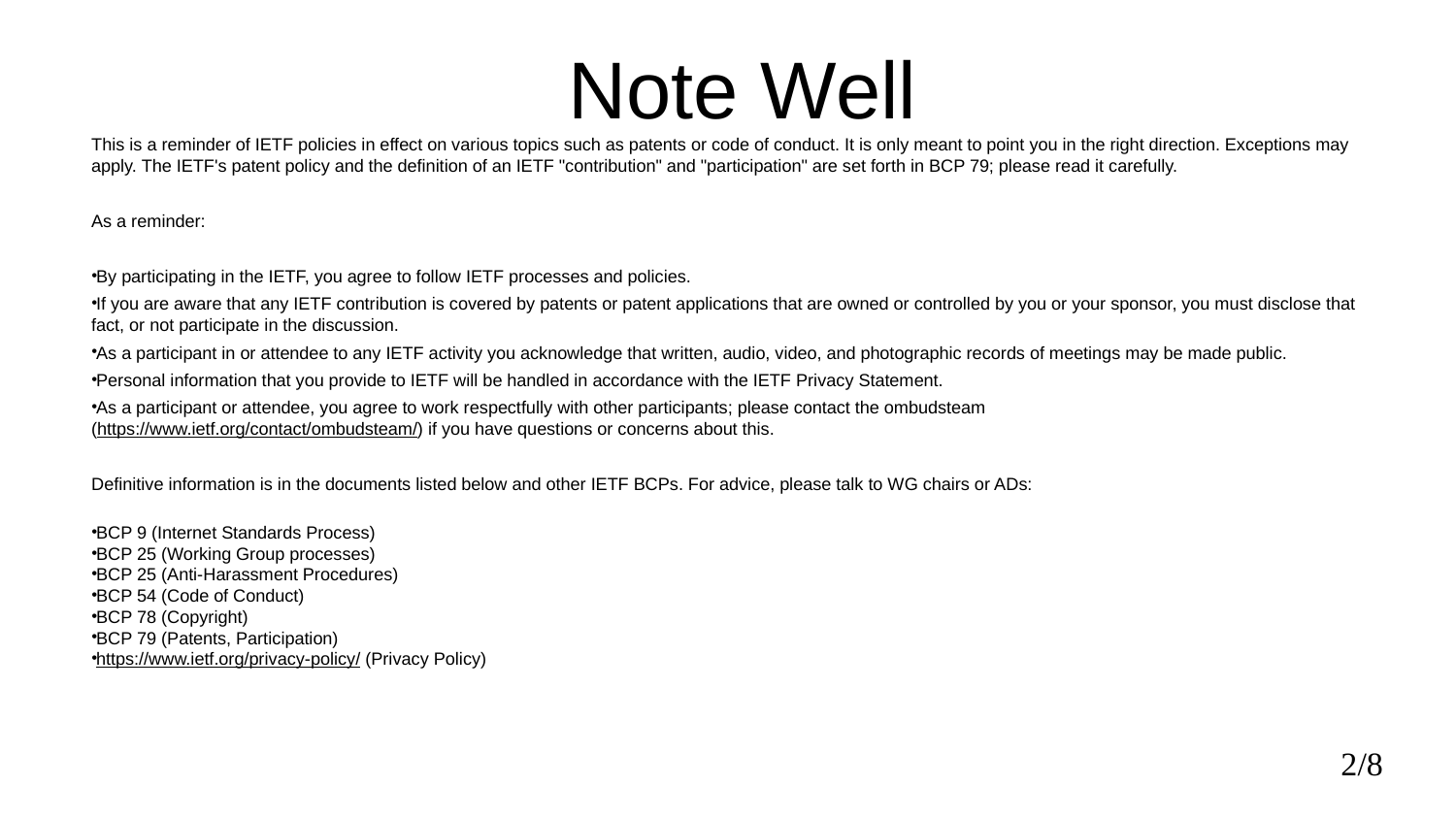# Agenda

- Intro, Note Well and Agenda: 5 min
- Current Drafts:
	- fetch-preview: 10m
	- imap4rev2: 20m
	- quota: 15m
- Milestone Review: 5m
- Any other business: 5m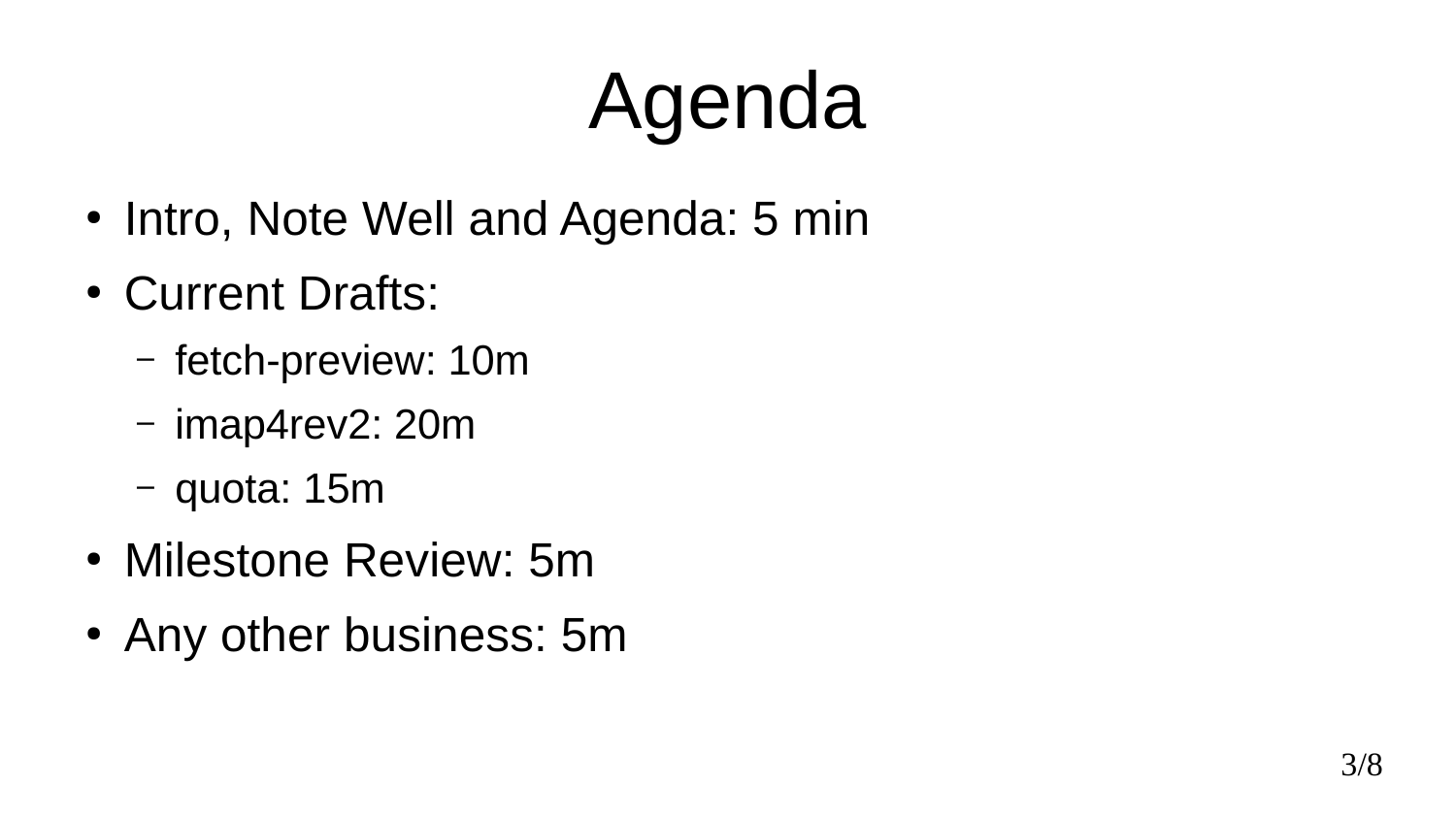## Fetch Preview

- Debate is about complexity of extension mechanism.
	- "will anybody use it or will it just rust in place"
- Options:
	- $-1$ . keep it as is, it clearly works
	- 2. remove all the extensibility and add a new "EPREVIEW" with more complexity in a later RFC if demand appears.
- Let's choose one and go to last call!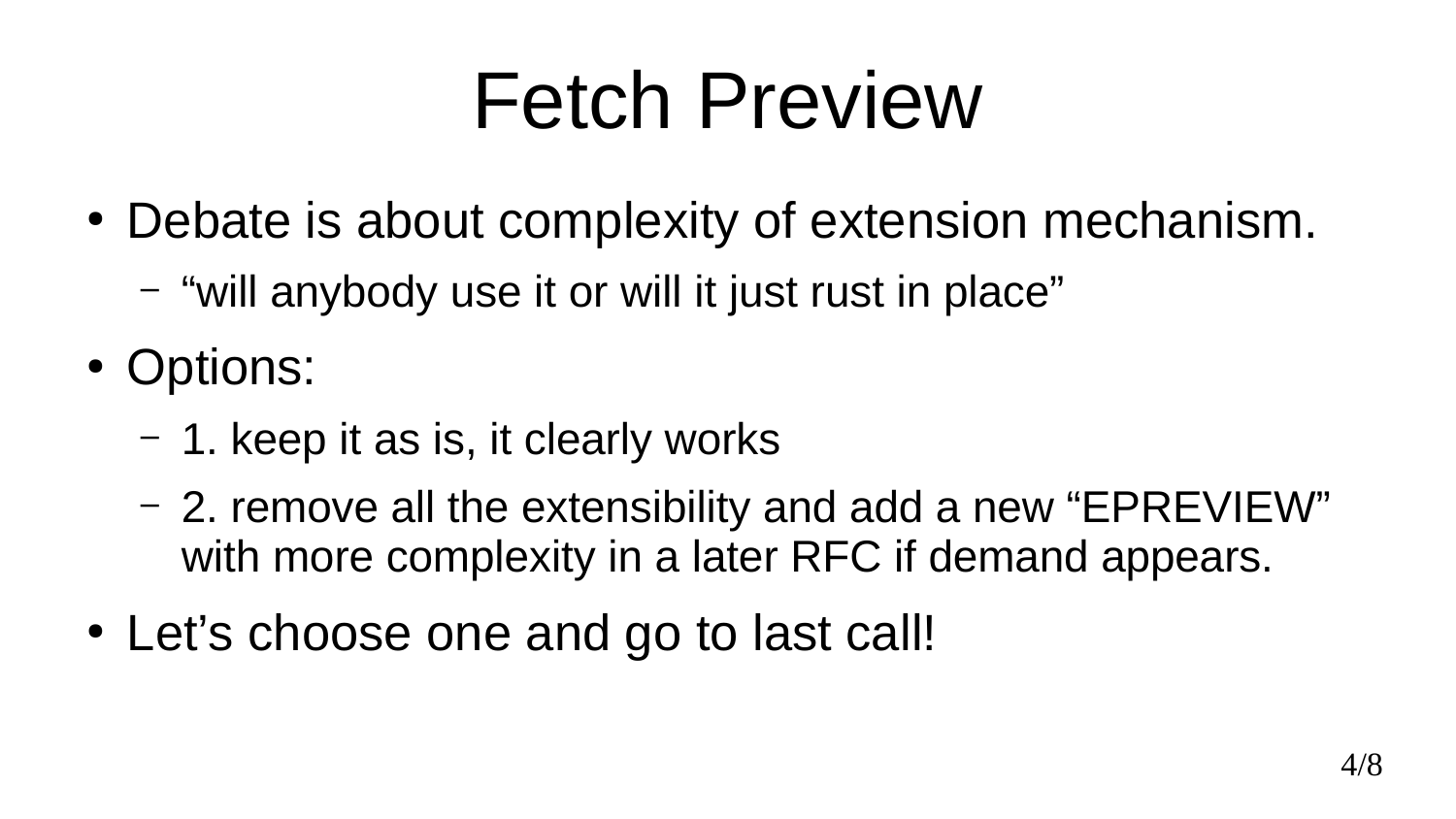### imap4rev2

• See Alexey's slides.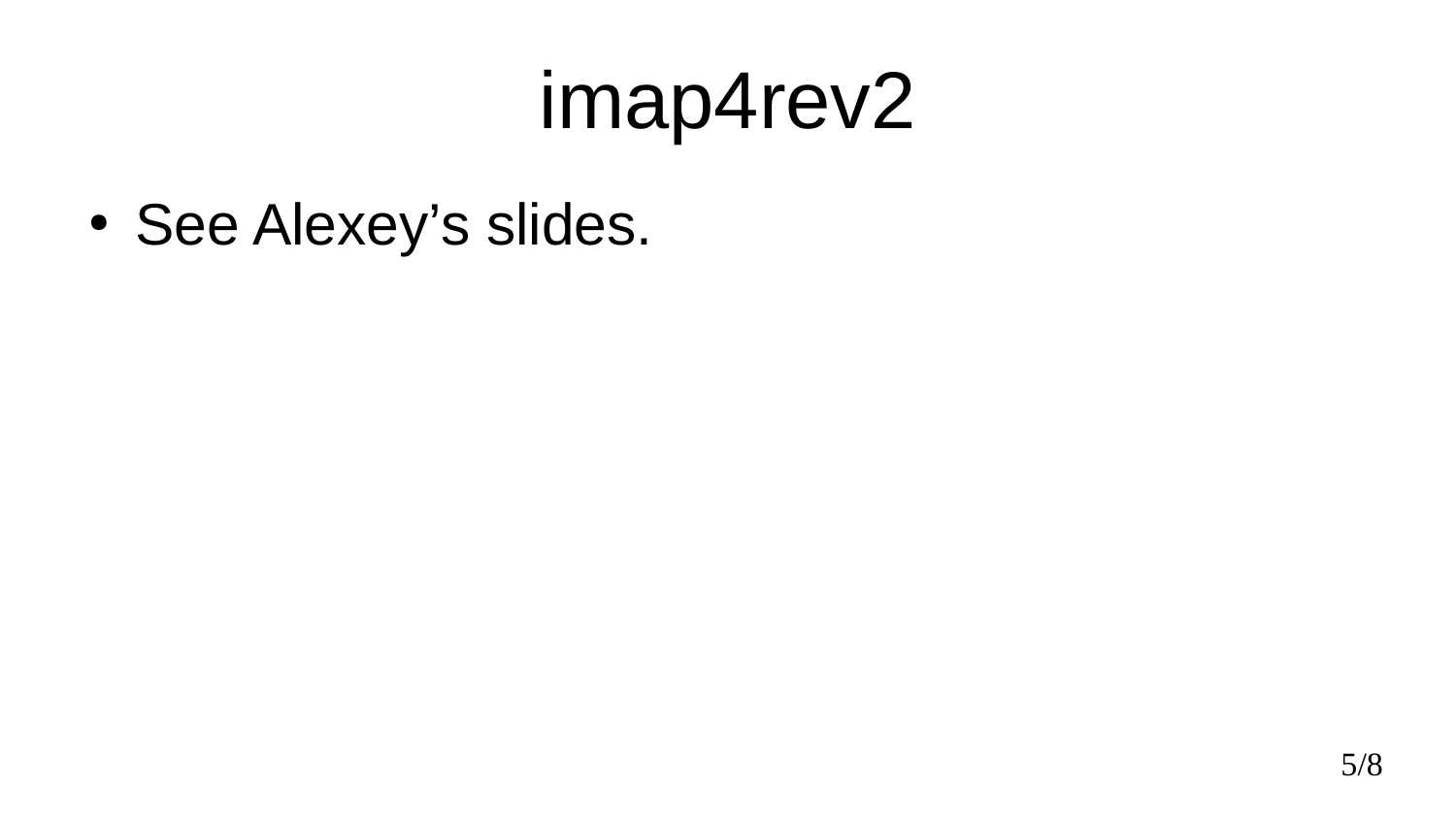## quota

- Has anybody read the draft?
- Additional quota types?
	- e.g. ANNOTATION-STORAGE
- 63 bit types?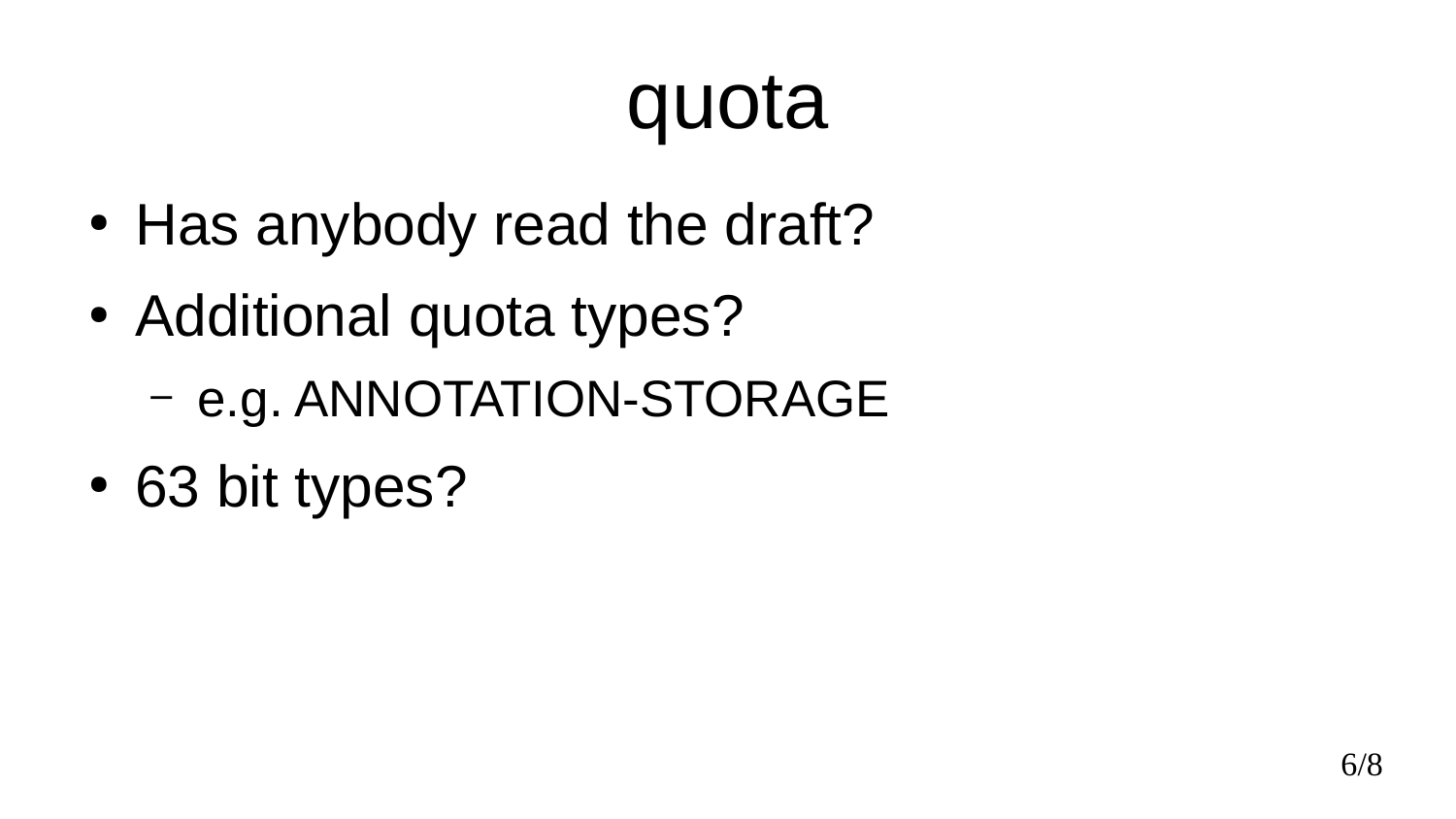## Milestone Review

- Apr 2019 Update charter to reflect current and planned work
- Mar 2019 Submit "IMAP4rev2" to IESG as a Proposed Standard
- Mar 2019 Adopt a QUOTA-BIS document
- Mar 2019 Adopt a document for EAI with Sieve